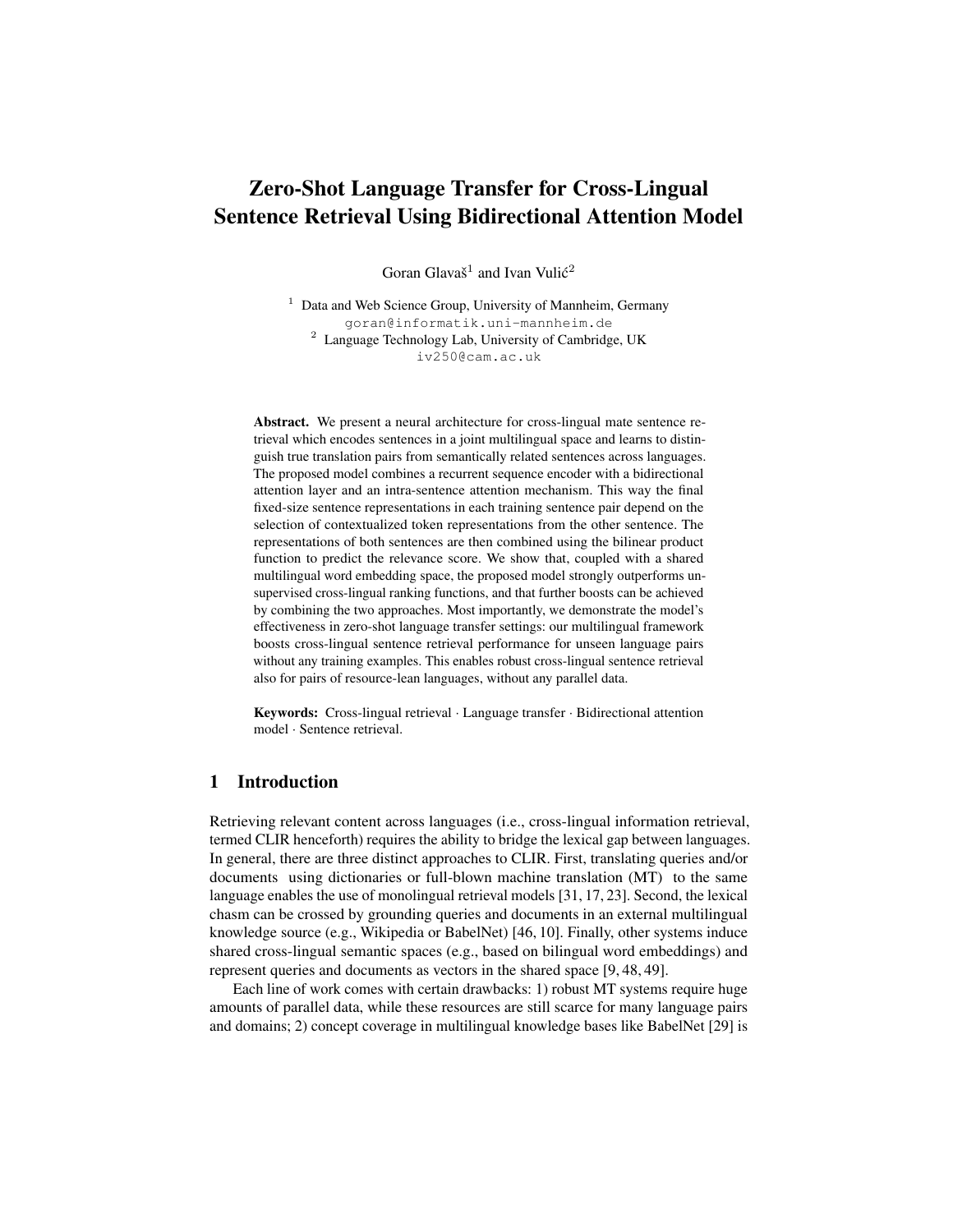still limited for resource-lean languages, and all content not present in a knowledge base is effectively ignored by a CLIR system; 3) CLIR models based on bilingual semantic spaces require parallel or comparable texts to induce such spaces [49, 40].

Due to smaller quantities of text which the ranking functions can exploit, sentence retrieval is traditionally considered more challenging than standard document-level retrieval [28, 32, 21, 23]. Cross-lingual sentence retrieval typically equals to identifying parallel sentences in large text collections: the so-called *mate retrieval* task [30, 37, 42], which benefits the construction of high-quality sentence-aligned data for MT model training [41]. To this end, it is crucial to distinguish exact translation pairs from sentence pairs that are only semantically related. This is why CLIR models that exploit coarsegrained representations, e.g., by inducing latent topics [9, 48] or by aggregating word embeddings [49], are not suitable for modeling such subtle differences in meaning.

In this work, we propose a neural architecture for cross-lingual sentence retrieval which captures fine-grained semantic dependencies between sentences in different languages and distinguishes true sentence translations pairs from related sentences. Its high-level flow is illustrated in Figure 1.



Fig. 1. High-level overview of the bidirectional cross-lingual attention (BiCLA) model.

First, a joint multilingual word embedding space is coupled with a recurrent encoder that is *shared* between the two languages: this enables contextualization of word representations for word sequences in both languages. Further, selective cross-sentence contextualization is achieved by means of a bidirectional attention mechanism stacked on top of the shared encoder. The attention layer enables the model to assign more weight to relevant information segments from the other sentence. Cross-sentence informed representations are then aggregated into a fixed-size sentence vectors via an intra-sentence attention mechanism. Finally, the model predicts the ranking score for a sentence pair by computing a bilinear product between these fixed-size sentence representations.

We evaluate the model in a mate sentence retrieval task on the Europarl data. We experiment with four languages of varying degrees of similarity, showing that our bidi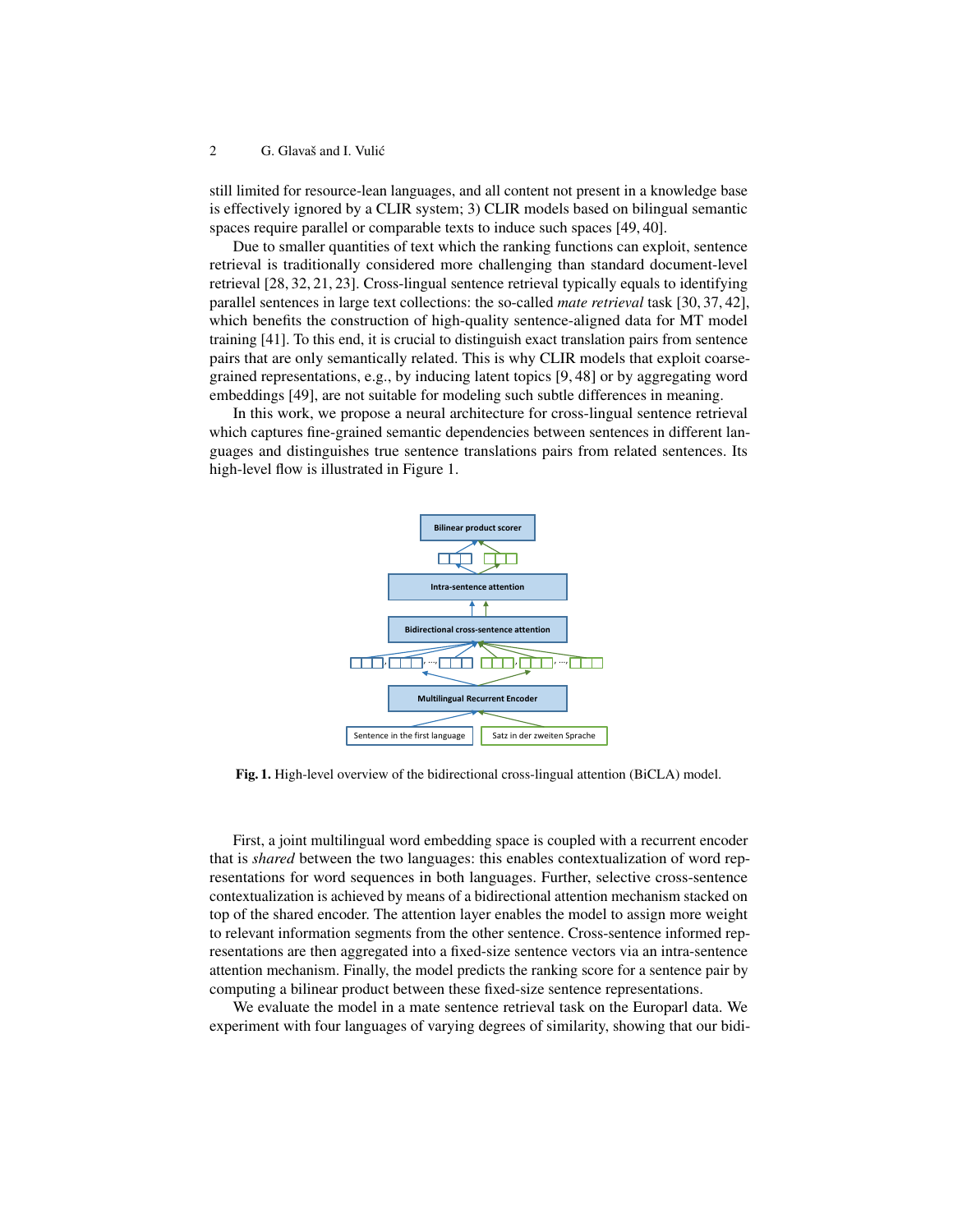rectional attention model significantly outperforms state-of-the-art unsupervised CLIR models, recently proposed in [19]. Most importantly, we demonstrate the effectiveness of the model in zero-shot language transfer: a model trained on parallel data for one language pair (e.g., German and English) successfully performs CLIR for another language pair (e.g., Czech and Hungarian). Finally, we observe that the proposed bidirectional attention model complements state-of-the-art unsupervised CLIR baselines: we obtain further significant performance gains by ensembling the models.

# 2 Related Work

*Cross-Lingual Information Retrieval.* Early CLIR methods combined dictionary-based term-by-term translations of queries to the collection language [4, 34, 17] with monolingual term-based retrieval models [45, 39]. Such models suffer from two main drawbacks: 1) inability to account for in-context meaning of query words and multi-word expressions and 2) inability to capture semantic similarity between queries and documents.<sup>3</sup>

One way to mitigate these issues is to represent documents and queries using concepts from external (multilingual) knowledge resources. Sorg and Cimiano [46] exploit Wikipedia as a multilingual knowledge base and represent documents as vectors where dimensions denote Wikipedia concepts. Franco-Salvador et al. [10] link the document text to concepts in BabelNet [29] and then measure document similarity by comparing BabelNet subgraphs spanned by the linked concepts. These methods, relying on external structured knowledge, are limited by the coverage of the exploited knowledge bases. Another limiting factor is their core dependence on the quality of concept linkers [26, 33], required to associate the concepts from text with knowledge base entries: any piece of text that is not linked to a knowledge base concept is effectively ignored by the model.

Another class of models for cross-lingual text comparison is based on the induction of shared multilingual semantic spaces in which queries and documents in both languages are represented as vectors. These are induced using (Probabilistic) Latent Semantic Analysis (LSA) [9, 35], Latent Dirichlet Allocation [25, 48], or Siamese Neural Networks [51]. In contrast to directly learning bilingual document representations, Vulic and Moens ´ [49] obtain bilingual word embeddings and then compose cross-lingual document and query representations by simply summing the embeddings of their constituent words.

*Cross-Lingual Sentence Matching.* Approaches to extracting parallel sentences have ranged from rule-based extraction from comparable documents [30, 38, 42], over classifiers trained on sentence-aligned parallel data [27, 41] to cross-lingual sentence retrieval [37]. Supervised approaches typically exploit pretrained SMT models or their components (e.g., word alignment models) to produce features for classification [27, 41]. These are often coupled with a rich set of domain-specific features computed from metadata of the bilingual data at hand [41]: all this limits the portability of such models.

Another related task is cross-lingual semantic similarity of short texts (STS) [1, 7]. The best-performing cross-lingual STS models [6, 14, 47] all employ a similar strategy: they first translate the sentences from one language to the other (resource-rich) language

<sup>3</sup> E.g., a German term *"Hund"* translated as *"dog"* still does not match a term *"canine"* from a relevant document.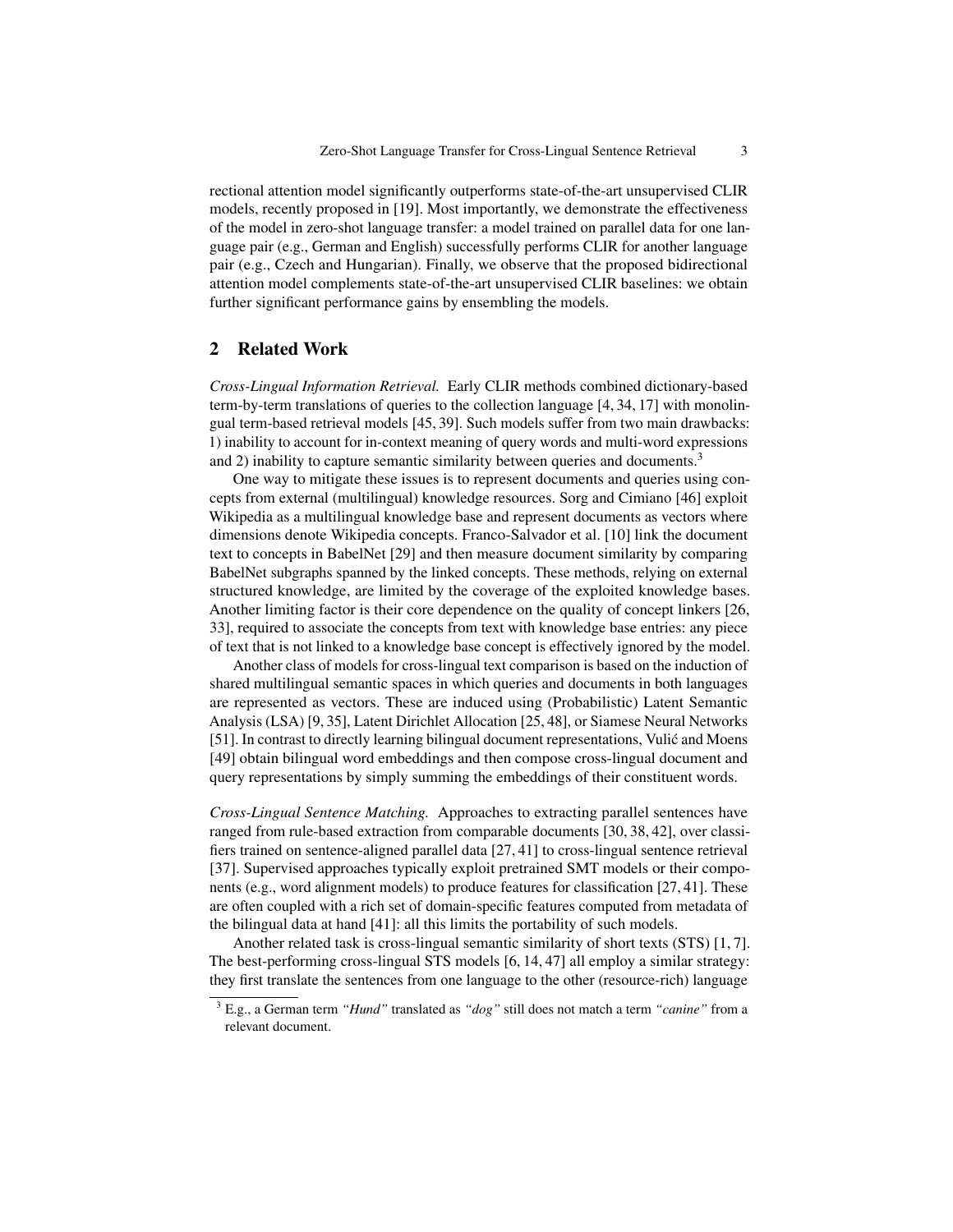(i.e., English) and then apply supervised, feature-rich and language-specific (e.g., they rely on syntactic dependencies and named entity recognizers) regression models. Their dependence on full-blown MT systems and resource-intensive and language-specific features limits their portability to arbitrary (resource-lean) language pairs.

### 3 Bidirectional Attention CLIR Model

First we describe the induction of a multilingual word vector space and then the components of our bidirectional cross-lingual attention model (BiCLA).

*Multilingual Word Vector Space.* Multiple methods have recently been proposed for inducing bilingual word vector spaces by learning linear projections from one monolingual space to another  $[24, 2, 43, 8]$ . A multilingual vector space for N languages is then induced by simply learning  $N - 1$  bilingual projections with the same target space (e.g., English). A comparative evaluation by Ruder et al. [40] indicates that all of the above models produce multilingual spaces of similar quality. Due to its large language coverage and accessible implementation, we opt for the model of Smith et al. [43]. They learn the projection by exploiting a set of (10K or less) word translation pairs.

### 3.1 BiCLA: Cross-Lingual Sentence Retrieval Model

The architecture of the BiCLA model is detailed in Figure 2. We encode the sentences from both languages with the same bidirectional long short-term memory network (Bi-LSTM): word vectors from a pre-trained bilingual space are input to the network. The sentences are then made "aware of each other": we compute the vector representations of each sentence's tokens by attending over Bi-LSTM encodings of other sentence's tokens. Next, we use an intra-sentence attention mechanism to aggregate a fixed-size encoding of each sentence from such cross-sentence contextualized vectors of its tokens. Finally, we compute the relevance score for the sentence pair as the bilinear product between fixed-size representations of the two sentences obtained through intra-sentence attention. In what follows, we describe all components of the BiCLA model.

1. Recurrent Encoder. We encode both sentences using the same shared Bi-LSTM encoder [12].<sup>4</sup> Given an input sequence of T tokens  $\{t_i\}_{i=1}^T$ , the Bi-LSTM layer produces a sequence of T within-sentence *contextualized* token representations  $\{h_i = [h_i^f, h_i^b]\}_{i=1}^T$ , where  $h_i^f \in \mathbb{R}^H$  is the *i*-th token vector produced by the forward-pass LSTM and  $h_i^b \in \mathbb{R}^H$  is the *i*-th token vector produced by the backward-pass LSTM, with H as LSTMs hidden state size. Vector  $h_i^f$  contextualizes the *i*-th token with the meaning of its left context (i.e., preceding tokens), whereas  $h_i^b$  makes the representation of the *i*-th token aware of its right context (following tokens).

2. Bidirectional Cross-Sentence Attention. In neural machine translation [3, 22], the attention mechanism allows to focus more on parts of the source sentence that are most

<sup>4</sup> We also experimented with two different Bi-LSTMs for encoding sentences in two languages, but this exhibited poorer performance.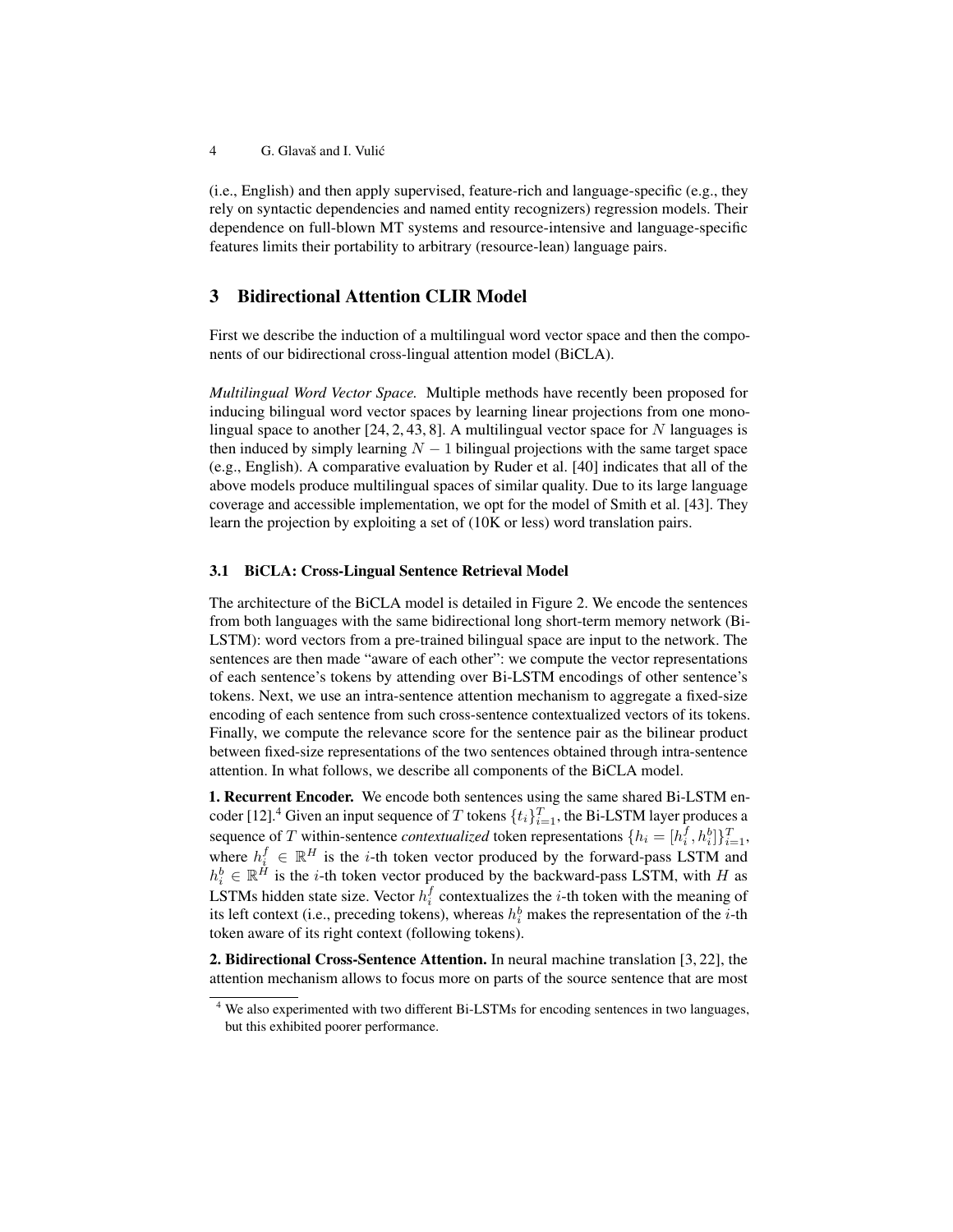

Fig. 2. Schema of the BiCLA model.

relevant for translation generation at a concrete position. In sentence retrieval, the goal is to semantically *align* two sentences and determine their semantic compatibility. To this end, we define a bidirectional attention layer that allows to represent tokens of the first sentence by focusing on representations of only relevant tokens from the second sentence, and vice versa. Let  $\{h_i^{S_1}\}_{i=1}^{T_1}$  and  $\{h_j^{S_2}\}_{j=1}^{T_2}$  be the sequences of token representations of the input sentences produced by Bi-LSTM. The cross-sentence representation  $\overline{h}_{i}^{S_1}$  of the  $i$ -th token of the first sequence is then computed as the weighted average of token vectors  $\{h_j^{S_2}\}_{j=1}^{T_2}$  of the second sentence, and vice versa:

$$
\overline{h}_i^{S_1} = \sum_{j=1}^{T_2} \alpha_{i,j} \cdot h_j^{S_2}; \qquad \overline{h}_j^{S_2} = \sum_{i=1}^{T_1} \beta_{j,i} \cdot h_i^{S_1}.
$$
 (1)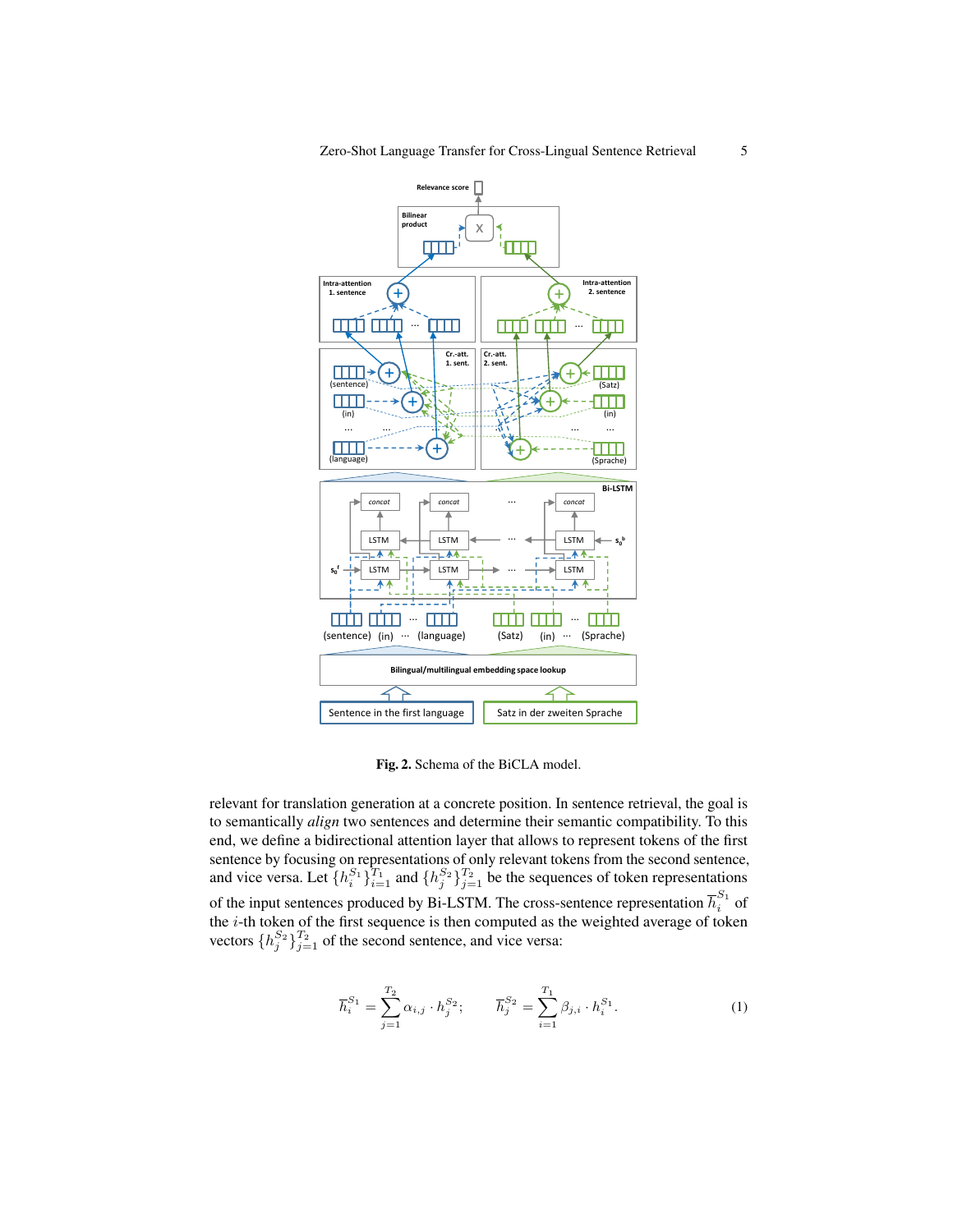Attention weights  $\alpha_{i,j}$  and  $\beta_{j,i}$  are obtained by computing the softmax functions over respective raw matching scores  $m_{i,j}$  and  $n_{j,i}$  which are, in turn, computed on the basis of a bilinear product of token vectors  $h_i^{S_1}$  and  $h_j^{S_2}$ :

$$
\alpha_{i,j} = \frac{e^{m_{i,j}}}{\sum_{k=1}^{T_2} e^{m_{i,k}}}; \ \ m_{i,j} = \tanh\left(h_i^{S_1} W_{ca}^1 h_j^{S_2} + b_{ca}^1\right); \tag{2}
$$

$$
\beta_{j,i} = \frac{e^{n_{j,i}}}{\sum_{k=1}^{T_1} e^{n_{j,k}}}; \quad n_{j,i} = \tanh\left(h_j^{S_2} W_{ca}^2 h_i^{S_1} + b_{ca}^2\right). \tag{3}
$$

 $W_{ca}^1, W_{ca}^2 \in \mathbb{R}^{2H \times 2H}$  and  $b_{ca}^1, b_{ca}^2 \in \mathbb{R}$  are attention parameters.<sup>5</sup> Using the crossattention mechanism we *contextualize* one sentence in terms of the other in a *localized* manner: the vector  $\overline{h}_i^{S_1}$  of a first sentence token aggregates information from the semantically most relevant parts of the other sentence, and vice-versa for  $\overline{h}_i^{S_2}$  $\frac{z}{j}$ .

3. Intra-Sentence Attention. Bi-LSTM contextualizes token representations within the sentence, whereas the cross-attention contextualizes them with respect to the other sentence. We finally produce the task-specific fixed-size sentence representations by aggregating their respective contextualized token vectors. Because not all parts of a sentence are equally contributing to its meaning, we learn how to aggregate the fixedsize sentence representation by means of an intra-sentence attention mechanism. Our intra-sentence attention is a simplified version of the recently introduced self-attention networks [20, 18]. The sentence embeddings  $e_1$  and  $e_2$  are computed as weighted sums of their cross-sentence contextualized token vectors:

$$
e_1 = \sum_{i=1}^{T_1} \gamma_i \overline{h}_i^{S_1}; \qquad e_2 = \sum_{j=1}^{T_2} \delta_j \overline{h}_j^{S_2}.
$$
 (4)

The weights  $\gamma_i$  and  $\delta_j$  are computed as non-linear transformations of dot products between token vectors and intra-sentence attention parameter vectors:

$$
\gamma_i = \tanh\left(\overline{h}_i^{S_1} \cdot v_{ia}^1 + b_{ia}^1\right); \delta_j = \tanh\left(\overline{h}_j^{S_2} \cdot v_{ia}^2 + b_{ia}^2\right).
$$

We learn the parameters  $v_{ia}^1, v_{ia}^2 \in \mathbb{R}^{2H}$  and  $b_{ia}^1, b_{ia}^2 \in \mathbb{R}$  during training.<sup>6</sup>

4. Bilinear Scoring. Finally, we can quantify a similarity (i.e., relevance) score for the cross-lingual pair of sentences from the obtained fixed-size representations  $e_1$  and  $e_2$ . We combine the vectors  $e_1$  and  $e_2$  into a relevance score r with a bilinear product function, which was previously successfully applied to, e.g., relation prediction for knowledge base completion [44, 50] and predicting semantic matches at a word level [11]:

$$
r(S_1, S_2) = \tanh(e_1 W_B e_2 + b_B), \tag{5}
$$

where  $W_B \in \mathbb{R}^{2H \times 2H}$  and  $b_B \in \mathbb{R}$  are the bilinear product parameters.

<sup>&</sup>lt;sup>5</sup> Note that by constraining  $W_{ca}^1 = W_{ca}^2$  and  $b_{ca}^1 = b_{ca}^2$  we enforce a symmetric bidirectional cross-attention mechanism. However, the above asymmetric attention gave better performance.

 $6$  Again, we could enforce the symmetric intra-sentence attention for both sentences by setting  $v_{ia}^1 = v_{ia}^2$  and  $b_{ia}^1 = b_{ia}^2$ , but doing so resulted in lower performance in our experiments.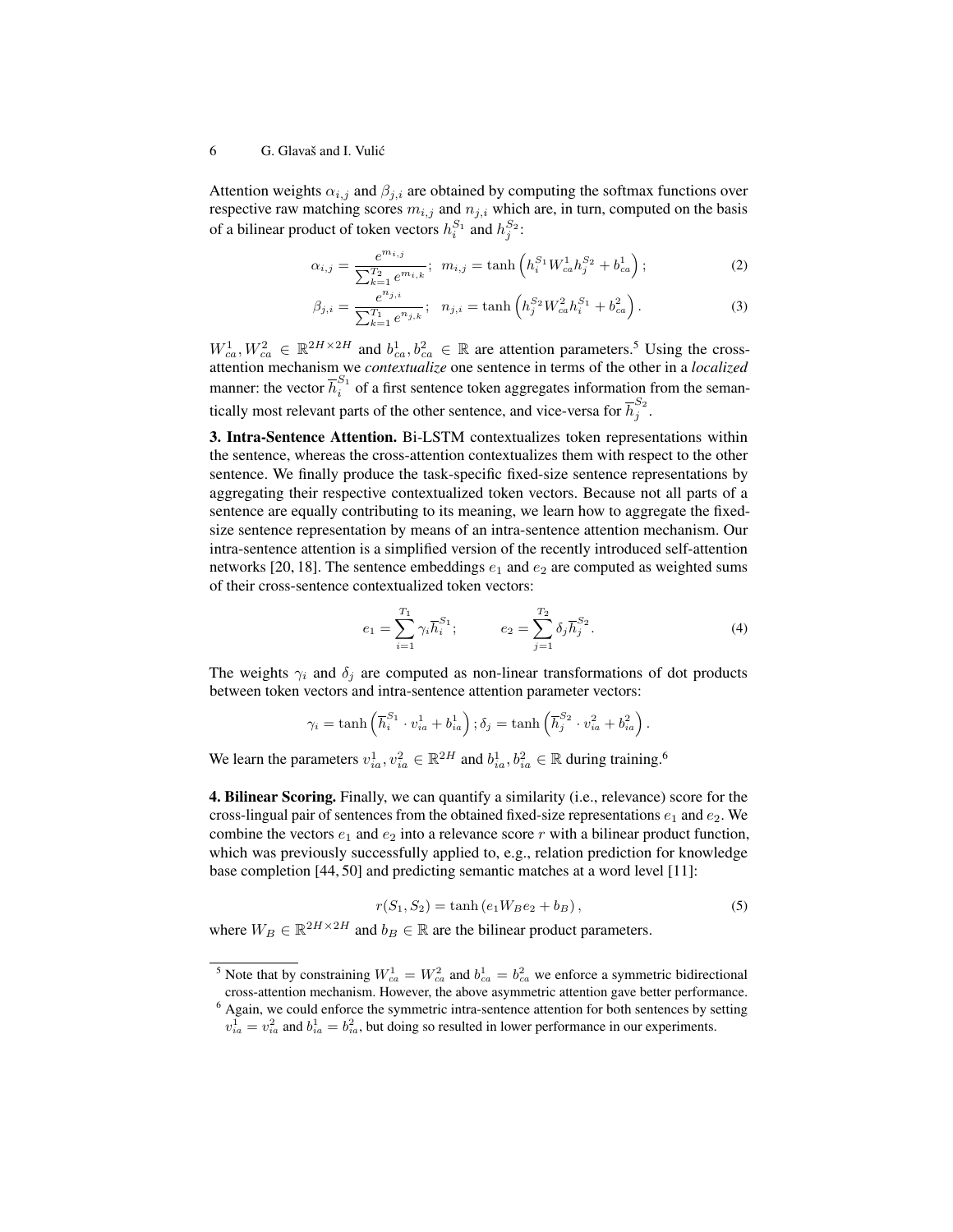**5. Objective and Optimization.** The model has to assign higher scores  $r(S_1, S_2)$  to sentence pairs where  $S_2$  is a complete semantic match (i.e., a translation) of  $S_1$  than to semantically related sentence pairs with only a partial semantic overlap. Therefore, BiCLA relies on a contrastive loss function that maximizes the difference in scores between positive sentence pairs and corresponding negative pairs. Let  $\{(S_1^{(i)}, S_2^{(i)})\}_{i=1}^N$ <br>be the collection of positive pairs in our training set: these are exact translations. For each source language sentence  $S_1^{(i)}$  we create K negative training pairs  $\{(S_1^{(i)}, S_2^{(k_j)})\}_{j=1}^K$ . Half of the these K pairs are created by pairing  $S_1^{(i)}$  with  $K/2$  randomly selected target language sentences. The remaining pairs are created by coupling  $S_1^{(i)}$  with  $K/2$ semantically most similar sentences in the other language (excluding the target sentence from the positive example), according to a baseline heuristic function as follows. Let  $e(t)$  retrieve the embedding of the term t from the shared bilingual embedding space. We then compute the heuristic similarity between sentences  $S_1$  and  $S_2$  as:

$$
sim(S_1, S_2) = \cos\left(\sum_{t_1 \in S_1} e(t_1), \sum_{t_2 \in S_2} e(t_2)\right)
$$
 (6)

By taking the most similar sentences according to the above heuristic, we create – for each positive sentence pair  $-K/2$  corresponding negative pairs in which there is at least some semantic overlap between the sentences. The contrastive loss objective for the given training set of translation pairs  $\{(S_1^{(i)}, S_2^{(i)})\}_{i=1}^N$  is finally defined as follows:

$$
J = \sum_{i=1}^{N} \sum_{j=1}^{K} \epsilon - \left( r(S_1^{(i)}, S_2^{(i)}) - r(S_1^{(i)}, S_2^{(k_j)}) \right). \tag{7}
$$

The hyper-parameter  $\epsilon$  defines the margin between scores of positive and negative pairs. The final objective function  $J_{MIN}$  augments the contrastive loss function  $J$  with the  $L_2$ regularization of parameters  $\Omega$ :  $J_{MIN} = J + \lambda \|\Omega\|_2$ , with  $\lambda$  as regularization factor.

### 4 Evaluation

We first describe the important aspects of the experimental setup – datasets, baselines, and details on model training. We then report and discuss BiCLA performance in 1) standard mate retrieval and 2) zero-shot language-transfer experiments.

#### 4.1 Experimental Setup

**Data.** We use the parallel Europarl corpus  $[16]$ <sup>7</sup> in all experiments. Since one of our goals is to examine retrieval performance for languages of varying degree of similarity, we experiment with the Europarl data in English (EN), German (DE), Czech (CS), and Hungarian (HU).<sup>8</sup> The Europarl datasets for all six language-pair combinations (see

<sup>7</sup> http://opus.nlpl.eu/Europarl.php

<sup>&</sup>lt;sup>8</sup> English, German, and Czech belong to the family of Indo-European languages (EN and DE are representatives of the Germanic branch, and CS is in the Slavic branch), whereas Hungarian belongs to the Uralic language family.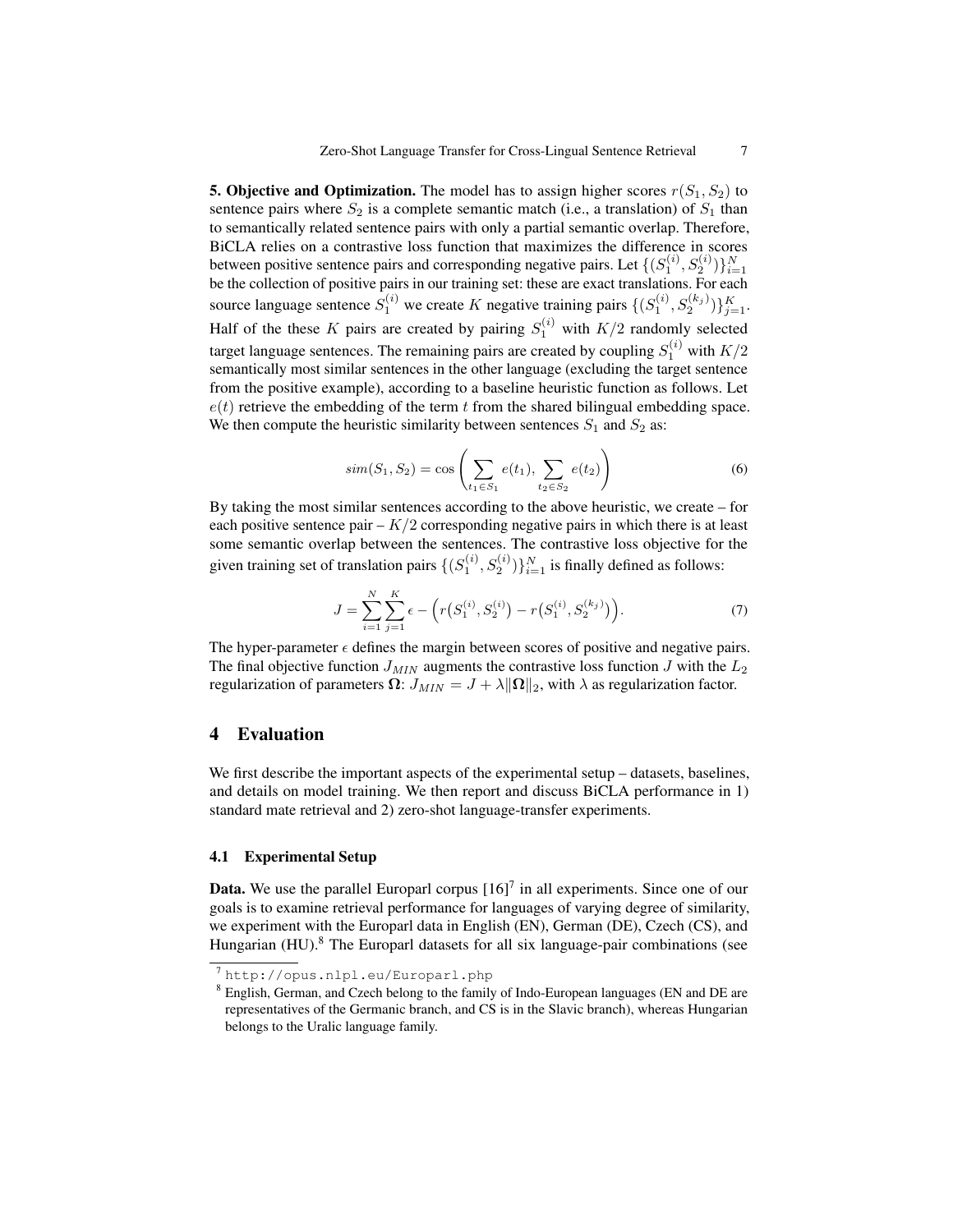| Language pair | Train size (# pairs) | Test size (# pairs) |
|---------------|----------------------|---------------------|
| CS-DE         | 506,495              | 1,000               |
| CS-EN         | 572,889              | 1,000               |
| <b>CS-HU</b>  | 543,959              | 1,000               |
| DE-EN         | 1,584,202            | 1,000               |
| HU-DE         | 501,128              | 1,000               |
| <b>HU-EN</b>  | 556,774              | 1,000               |
|               |                      |                     |

Table 1. Sizes of all datasets used in experiments.

Table 1) were preprocessed by 1) removing stopwords and 2) retaining only sentence pairs in which each sentence has at least three tokens represented in the bilingual embedding space. For each language pair, we use a set of 1000 randomly selected sentence pairs as test data. All the remaining pairs are used for the BiCLA training. The datasets' sizes, in terms of number of sentence pairs, are shown in Table 1.

Multilingual Embedding Space. We use precomputed 300-dimensional monolingual FASTTEXT word embeddings  $[5]^9$  for all four languages. We then induce a shared fourlingual embedding space using the lexicon-based projection method with pivoting from [43], outlined in  $\S 3$ .<sup>10</sup>

*Baselines.* We compare BiCLA with the standard query likelihood model [36], two state-of-the-art unsupervised CLIR models [19], and the reduced architecture without the bidirectional attention:

1) Standard query likelihood retrieval model [36] with Jelinek-Mercer smoothing [13] (QLM). The model computes the relevance by multiplying source sentence terms' probabilities under the unigram language model of a target language sentence, smoothed with the their probabilities under the language model of the whole target collection:

$$
rel(q, d) = \prod_{t \in q} \mu P(t|M_S) + (1 - \mu) P(t|M_{SC}).
$$
\n(8)

 $P(t|M_S)$  is probability of term t under the local language model of the sentence S,  $P(t|M_{SC})$  is the probability of t under the global language model of the target collection SC, and  $\mu = 0.95$  is the interpolation coefficient. Designed for monolingual retrieval, QLM's CLIR performance crucially depends on the amount of lexical overlap between languages. We thus employ QLM merely as a "sanity check" baseline.

2) Aggregating word embeddings from the shared embedding space (AGG) [49, 19]. AGG computes sentence embeddings by averaging the embeddings of their tokens, obtained from the shared multilingual embedding space. The relevance score is the cosine similarity between aggregated sentence embeddings. We used AGG also as a heuristic for creating negative instances for the contrastive loss (cf. Eq. (6) in §3.1).

3) Term-by-term translation using shared embedding space (TbT). Each query token is replaced by the most similar target language token, according to the cosine similarity in

<sup>&</sup>lt;sup>9</sup> https://github.com/facebookresearch/fastText

<sup>10</sup> https://tinyurl.com/msrmwee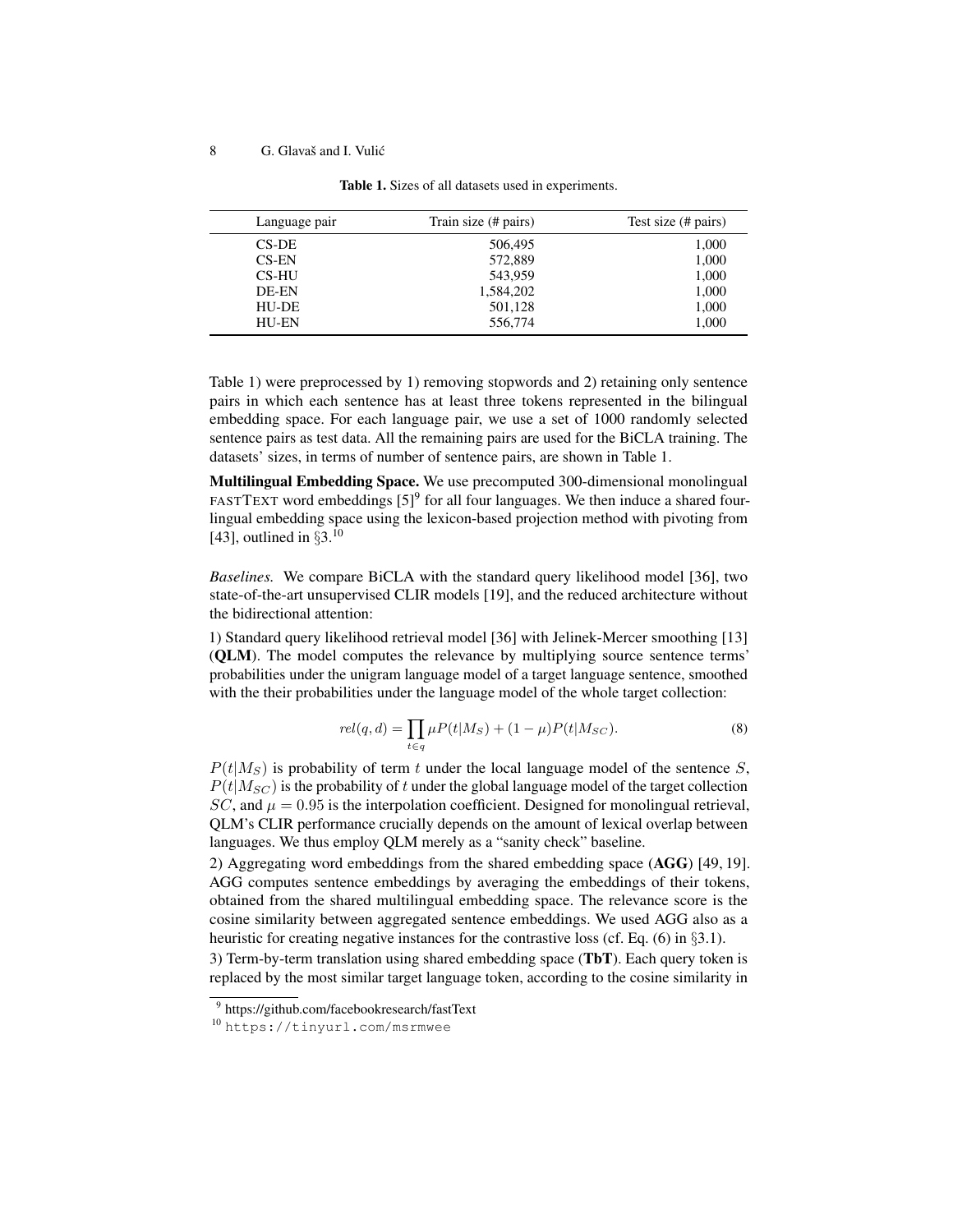the shared space. After the term-by-term translation of the query, we use the monolingual QLM to rank the target sentences. TbT and AGG have recently exhibited state-of-the-art performance on several benchmarks for document-level CLIR [19].

4) BiCLA without the bidirectional cross-sentence attention (InAtt). In InAtt, the intrasentence attention layer is stacked directly on top of representations produced by the Bi-LSTM encoder. The comparison between BiCLA and InAtt directly reveals the contribution that bidirectional cross-sentence attention has on sentence CLIR performance.

Ensemble Models. By design, BiCLA aims to capture semantic similarity stemming from semantic alignments of longer sequences (i.e., phrases, clauses), implicitly capturing semantic compositionality. In contrast, baselines AGG and TbT make simpler similarity assessments: AGG assumes the sentence meaning to be a linear combination of word meanings whereas TbT actually measures the lexical overlap, using the multilingual embedding space as the translation dictionary. Given this complementarity between BiCLA and the baselines, we also evaluate ensemble rankers: they rank target sentences by interpolating between ranks assigned by individual models.

**Model Configuration.** We train BiCLA in mini-batches of size  $N_b = 50$  sentence pairs, each consisting of 10 micro-batches containing one positive sentence pair and  $K = 4$ corresponding negative sentence pairs (two created randomly and two using AGG as unsupervised similarity heuristic). We optimize the parameters with the Adam algorithm [15], setting the initial learning rate to  $10^{-4}$ . We tune the hyperparameters on a validation set in a fixed-split cross-validation. We found the following optimal values: BiLSTM state size  $H = 100$ , regularization factor  $\lambda = 10^{-4}$ , contrastive margin  $\epsilon = 1$ . The loss on the validation set was also used as the criterion for early stopping of the training.

#### 4.2 Results and Discussion

First we show the results for the basic mate CLIR evaluation, with train and test set involving the same language pair. We then examine BiCLA's behavior in language transfer settings – a model trained on one language pair is used to perform CLIR for another language pair. In both cases, we evaluate the performance of BiCLA alone and ensembled with the unsupervised CLIR baselines, AGG and TbT.

Task 1: Base Evaluation. We first show the results for the base evaluation task where the train and test set involve the same language pair. We treat each sentence of the source language as a query and the 1,000 test sentences in the target language as a target sentence collection. Performance is reported in terms of the standard mean average precision (MAP) measure. Table 2 summarizes the MAP scores for six language pairs (first language is always the query/source language).

BiCLA strongly outperforms all baselines for all six language pairs.<sup>11</sup> The baselines are able to reduce the gap in performance only for two language pairs: DE-EN and

 $11$  We tested the significance over 1000 average precision scores obtained for individual queries (which are, in our case, equal to reciprocal rank scores, since there is only one relevant sentence in the other language for each query) using the two-tailed Student's t-test. BiCLA significantly outperforms all baselines with  $p < 0.01$ .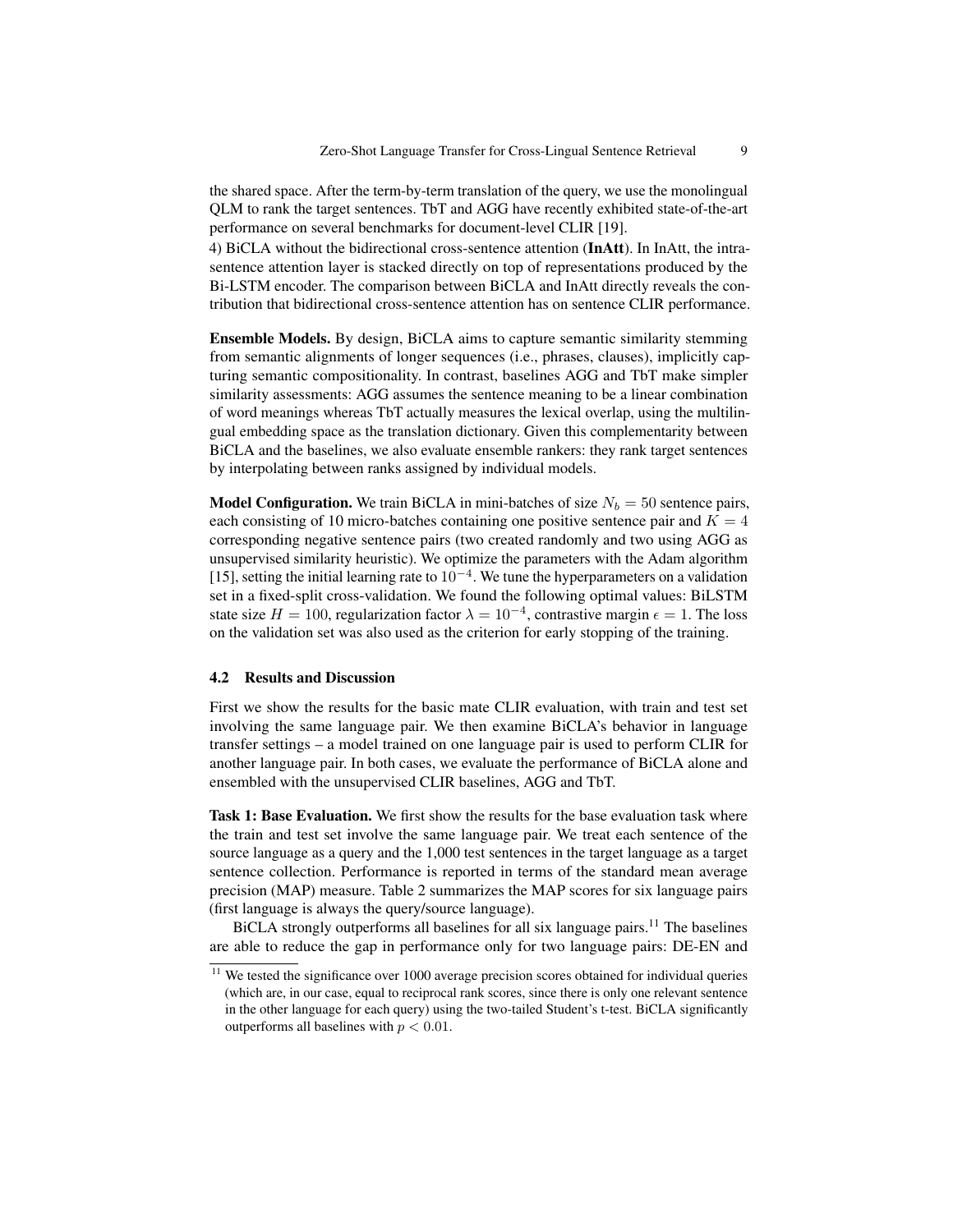| Model        | DE-EN | <b>CS-EN</b> | <b>HU-EN</b> | CS-DE | HU-DE | <b>CS-HU</b> |
|--------------|-------|--------------|--------------|-------|-------|--------------|
| <b>OLM</b>   | .303  | .121         | .141         | .064  | .054  | .083         |
| AGG          | .390  | .547         | .372         | .374  | .356  | .378         |
| ThT          | .490  | .563         | .357         | .228  | .142  | .124         |
| InAtt        | .506  | .597         | .462         | .495  | .422  | .404         |
| <b>BiCLA</b> | .604  | .665         | .569         | .562  | .577  | .575         |

Table 2. Cross-lingual mate retrieval performance.

|                                   | Weights                           | DE-EN                | $CS-EN$              | HU-EN                | $CS-DE$              | HU-DE                | $CS-HU$              |
|-----------------------------------|-----------------------------------|----------------------|----------------------|----------------------|----------------------|----------------------|----------------------|
| <b>BiCLA</b><br>$+ AGG$           | .5: .5<br>.7: .3<br>.9: .1        | .662<br>.686<br>.706 | .802<br>.818<br>.784 | .622<br>.653<br>.660 | .666<br>.690<br>.691 | .597<br>.624<br>.647 | .675<br>.708<br>.702 |
| <b>BiCLA</b><br>$+TbT$            | .5: .5<br>.7: .3<br>.9: .1        | .651<br>.650<br>.649 | .827<br>.832<br>.802 | .680<br>.685<br>.687 | .508<br>.553<br>.618 | .396<br>.442<br>.561 | .300<br>.351<br>.473 |
| <b>BiCLA</b><br>$+ AGG$<br>$+TbT$ | 3:3:3<br>.6: .2: .2<br>.8: .1: .1 | .656<br>.685<br>.708 | .846<br>.859<br>.845 | .651<br>.683<br>.726 | .599<br>.647<br>.697 | .449<br>.525<br>.626 | .401<br>.463<br>.568 |

Table 3. Performance of ensemble models.

CS-EN. The baseline scores generally tend to decrease as the languages in the pair become more distant. In contrast, BiCLA exhibits fairly stable performance across all language pairs – the performances for pairs of more distant languages (e.g., HU-DE or CS-HU) are on par with the performances for pairs of closer languages (e.g., DE-EN and CS-DE). Full BiCLA outperforms InAtt, a model without the bidirectional attention layer, by a wide margin, confirming our intuition that fine-grained cross-sentential semantic awareness is crucial for better recognition of sentence translation pairs.

We next investigate the extent to which the supervised BiCLA model complements the state-of-the-art unsupervised CLIR baselines, AGG and TbT [19]. To this end, we ensemble the models at the level of the rankings they produce for the queries. We evaluate three different ensembles: (1) BiCLA and AGG, (2) BiCLA and TbT, and (3) BiCLA and both AGG and TbT. For each of the ensembles we show the performance with different weight configurations, i.e., different weight values  $w_{BiCLA}$ ,  $w_{AGG}$ , and  $w_{TbT}$  assigned to individual models, BiCLA, AGG. and TbT, respectively. The results of ensemble methods are shown in Table 3. Almost all ensemble models (exception is BiCLA+TbT with large TbT weight for distant languages), exhibit better performance than BiCLA on its own. BiCLA+AGG and BiCLA+AGG-TbT ensembles with larger weights for BiCLA yield performance gains between 10 and 20% MAP with respect to the BiCLA model alone, suggesting that BiCLA indeed complements the best unsupervised CLIR models. Note that the ensembles in which BiCLA gets a larger weight than the unsupervised models exhibit the best performance. For example, a BiCLA+AGG-TbT ensemble with weights  $w_{BiCLA} = 0.8$ ,  $w_{AGG} = 0.1$ , and  $w_{TbT} = 0.1$  significantly outperforms the same ensemble with equal weights (i.e.,  $w_{BiCLA} = w_{AGG} = w_{TbT} = 0.3$ ), for all language pairs except CS-EN. Big boosts of ensembles with small contributions from unsupervised baselines suggest that (1) in most cases, BiCLA does a much better job than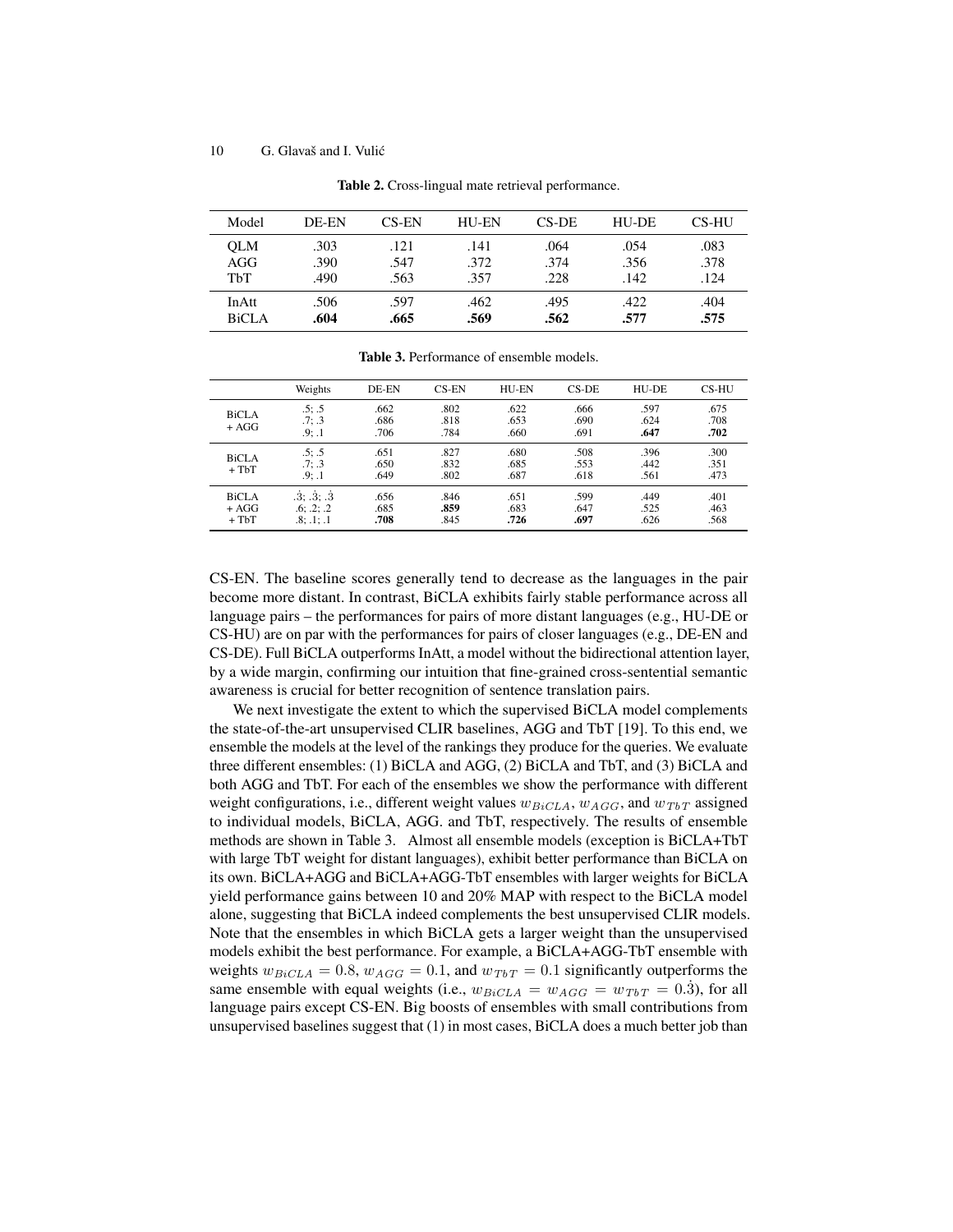DE-EN CS-EN HU-EN CS-DE HU-DE CS-HU 213. DE-EN .604 .602 .537 .231 .177 .213 **CS-EN .356 .665 .421 .440 .307 .419** HU-EN .440 .484 .569 .371 .**414** .369 CS-DE .299 .493 .292 .562 .374 .398 HU-DE .365 .398 **.448 .399** .577 .329

Table 4. BiCLA performance in language transfer settings (underlined results denote base CLIR results from Table 2, without language transfer. Bold scores indicate BiCLA transfer scores that are above all baseline scores, cf. Table 2).

unsupervised baselines and (2) in cases where BiCLA fails, the unsupervised baselines perform very well – even their small contribution significantly improves the ranking.

CS-HU .360 .604 .432 .524 .459 .575

Task 2: Zero-Shot Language Transfer. We next investigate the predictive capability of BiCLA in transfer learning settings, that is, we test whether a model trained for one language pair may successfully, both on its own and in ensembles with unsupervised models, perform sentence CLIR for another language pair. The language transfer results are shown in Table 4: rows denote the language pair of the train set and columns the language pair of the test set. We analyze the results in view of three types of language transfer: 1) source language transfer (SLT) (same collection language in training and test); 2) target language transfer (TLT) (same query language in training and test), and 3) full language transfer (FLT) (query and collection language in test are both different than in training). BiCLA outperforms all baselines in 7/8 SLT settings, 5/8 TLT settings, and (only) 2/14 FLT experiments. It is not surprising to observe better performance in SLT and TLT settings than in FLT: BiCLA seems to be able to account for the change of one language, but not for both simultaneously. Although BiCLA alone does not outperform the unsupervised baselines in most FLT setting (e.g., DE-EN→CS-HU), we find the SLT and TLT results significant. Drops in performance in some of the SLT and TLT setups, compared to respective basic setups (no language transfer), are almost negligible (e.g., DE-EN→HU-EN has only a 3-point lower MAP compared to the basic HU-EN setup). SLT and TLT seem to work even when we switch between distant languages (e.g., when we replace the query language from DE to HU), which we find encouraging.

Finally, we evaluate the ensemble between BiCLA and AGG (since, on average, AGG exhibits better performance than TbT) in zero-shot language transfer. We assign equal weights to both rankers, i.e.,  $w_{BiCLA} = w_{AGG} = 0.5$ . The results of the zero-shot language transfer ensembles are shown in Table 5. While on its own BiCLA outperforms the unsupervised models in half of the language transfer setups, when ensembled with the AGG baseline, it drastically boosts the CLIR performance on *all* test collections. This also holds for all FLT setups – where BiCLA is trained on a completely different language pair from the language pair of the test collection. For example, a BiCLA model trained on DE-EN, when ensembled with AGG, boosts the CS-HU retrieval by almost 15 MAP points. We hold this to be the most important finding of our work – it implies that we can exploit readily available large parallel corpora for major languages in order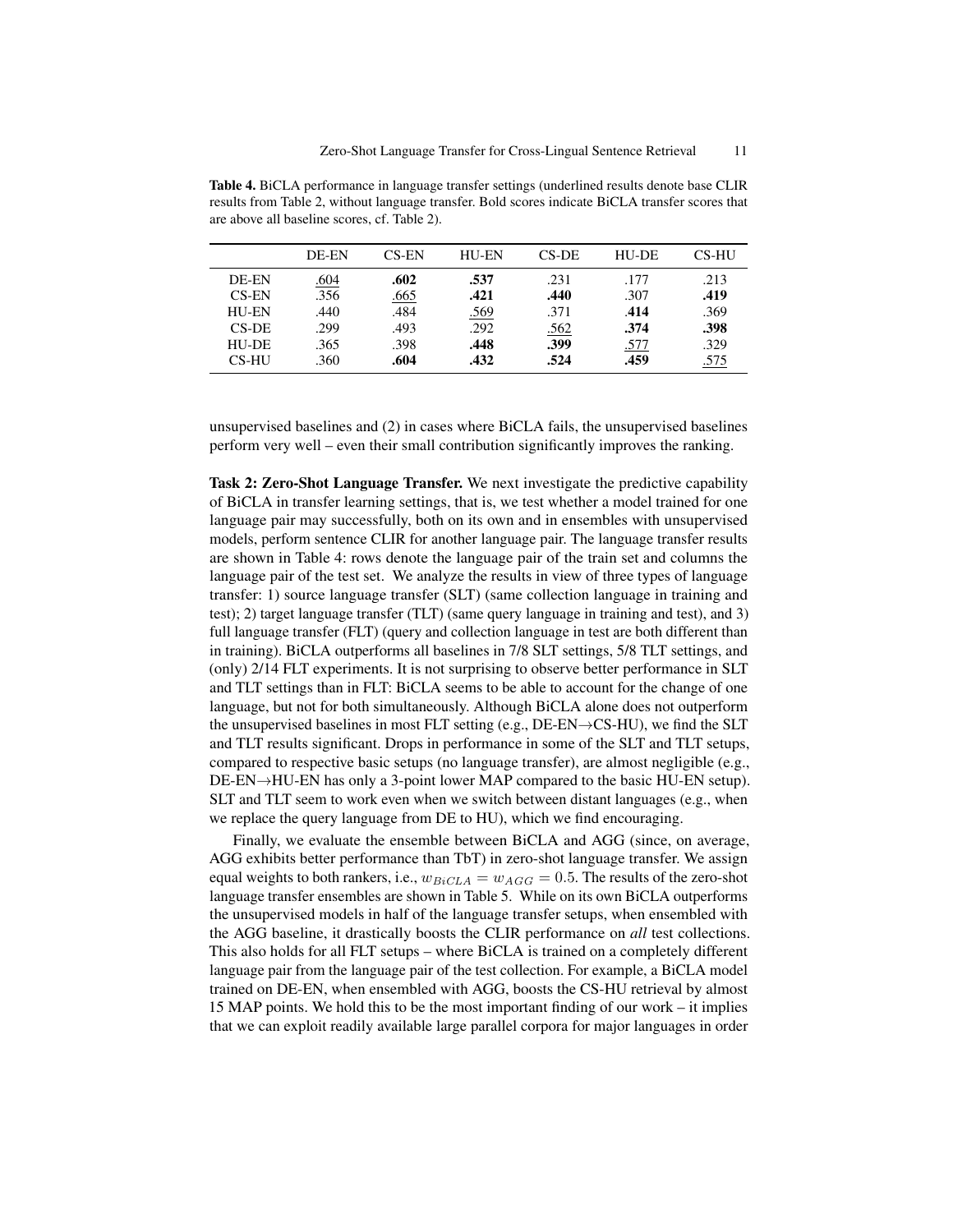|                                  | <b>DE-EN</b> | $CS-FN$ | <b>HU-EN</b> | CS-DE                    | HU-DE | CS-HU |  |  |
|----------------------------------|--------------|---------|--------------|--------------------------|-------|-------|--|--|
| AGG                              | .390         | .547    | .372         | .374                     | .356  | .378  |  |  |
| Ensemble: BiCLA (transfer) + AGG |              |         |              |                          |       |       |  |  |
| DE-EN                            |              | .818    | .634         | .520                     | .447  | .518  |  |  |
| $CS-FN$                          | .564         |         | .550         | .630                     | .520  | .624  |  |  |
| <b>HU-EN</b>                     | .578         | .679    |              | .556                     | .562  | .537  |  |  |
| CS-DE                            | .549         | .771    | .529         | $\overline{\phantom{0}}$ | .569  | .594  |  |  |
| <b>HU-DE</b>                     | .544         | .667    | .562         | .550                     |       | .499  |  |  |
| $CS-HU$                          | .544         | .773    | .534         | .639                     | .584  |       |  |  |

Table 5. Results of language transfer ensembles. Bold scores denote ensembles that surpass the performance of the unsupervised AGG model alone.

to train a model that significantly improves mate retrieval for pairs of under-resourced languages, for which we have no parallel resources.

# 5 Conclusion

We have presented a novel neural framework for mate sentence retrieval across languages. We introduced the bidirectional cross-lingual attention (BiCLA) model, a multi-layer architecture which learns to encode sentences in a shared cross-lingual space in such a way to recognize true semantic similarity between sentences: this means that BiCLA is able to distinguish true translation pairs from only semantically related sentences with partial semantic overlap. A series of experiments for six language pairs have verified the usefulness of the model – we have shown that BiCLA outperforms unsupervised retrieval baselines, and that further gains, due to the complementarity of the two approaches, can be achieved by combined ensemble methods. Most importantly, we have shown that the multilingual nature of the BiCLA model allows for a zero-shot language transfer for CLIR: a model trained on one pair of languages (e.g., German and English) can be used to improve CLIR for another pair of languages (e.g., Czech and Hungarian). This indicates that we can perform reliable cross-lingual sentence retrieval even for pairs of resource-lean languages, for which we have no parallel corpora.

In future work, we plan to experiment with deeper architectures and more sophisticated attention mechanisms. We will also test the usability of the framework in other related retrieval tasks and evaluate the model on more language pairs. We make the BiCLA model code along with the datasets used in our experiments publicly available at: https://github.com/codogogo/bicla-clir.

### Acknowledgments

The work described in this paper has been partially supported by the "Eliteprogramm für Postdoktorandinnen und Postdoktoranden" of the Baden Wurttemberg Stiftung, within ¨ the scope of the AGREE (*Algebraic Reasoning over Events from Text and External Knowledge*) grant. We thank the anonymous reviewers for their useful comments.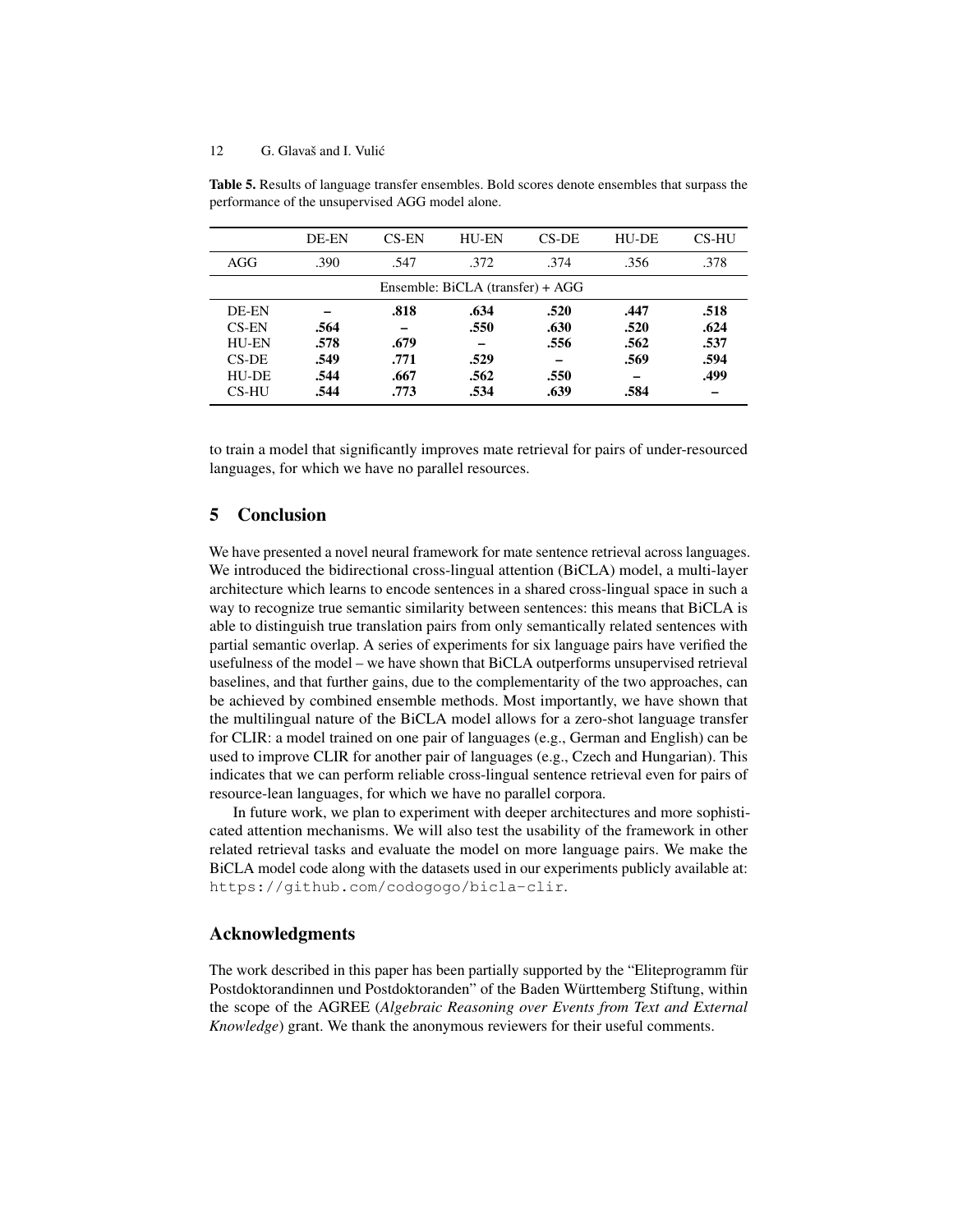# References

- 1. Agirre, E., Banea, C., Cer, D., Diab, M., Gonzalez-Agirre, A., Mihalcea, R., Rigau, G., Wiebe, J.: Semeval-2016 Task 1: Semantic textual similarity, monolingual and cross-lingual evaluation. In: SemEval. pp. 497–511. ACL (2016)
- 2. Artetxe, M., Labaka, G., Agirre, E.: Learning bilingual word embeddings with (almost) no bilingual data. In: Proceedings of the 55th Annual Meeting of the Association for Computational Linguistics (Volume 1: Long Papers). pp. 451–462. Association for Computational Linguistics, Vancouver, Canada (July 2017), http://aclweb.org/anthology/ P17-1042
- 3. Bahdanau, D., Cho, K., Bengio, Y.: Neural machine translation by jointly learning to align and translate. In: International Conference on Learning Representations (2014)
- 4. Ballesteros, L., Croft, B.: Dictionary methods for cross-lingual information retrieval. In: International Conference on Database and Expert Systems Applications. pp. 791–801. Springer (1996)
- 5. Bojanowski, P., Grave, E., Joulin, A., Mikolov, T.: Enriching word vectors with subword information. Transactions of the ACL 5, 135–146 (2017), http://arxiv.org/abs/ 1607.04606
- 6. Brychcín, T., Svoboda, L.: UWB at semeval-2016 Task 1: Semantic textual similarity using lexical, syntactic, and semantic information. In: SemEval. pp. 588–594. ACL (2016)
- 7. Cer, D., Diab, M., Agirre, E., Lopez-Gazpio, I., Specia, L.: Semeval-2017 task 1: Semantic textual similarity multilingual and crosslingual focused evaluation. In: Proceedings of the 11th International Workshop on Semantic Evaluation (SemEval-2017). pp. 1–14. Association for Computational Linguistics, Vancouver, Canada (August 2017), http://www.aclweb. org/anthology/S17-2001
- 8. Conneau, A., Lample, G., Ranzato, M., Denoyer, L., Jégou, H.: Word translation without parallel data. arXiv preprint arXiv:1710.04087 (2017)
- 9. Dumais, S.T., Letsche, T.A., Littman, M.L., Landauer, T.K.: Automatic cross-language retrieval using latent semantic indexing. In: AAAI spring symposium on cross-language text and speech retrieval. vol. 15, p. 21 (1997)
- 10. Franco-Salvador, M., Rosso, P., Navigli, R.: A knowledge-based representation for crosslanguage document retrieval and categorization. In: Proceedings of the 14th Conference of the European Chapter of the Association for Computational Linguistics. pp. 414–423 (2014)
- 11. Glavaš, G., Ponzetto, S.P.: Dual tensor model for detecting asymmetric lexico-semantic relations. In: Proceedings of the 2017 Conference on Empirical Methods in Natural Language Processing. pp. 1757–1767. Association for Computational Linguistics, Copenhagen, Denmark (September 2017), https://www.aclweb.org/anthology/D17-1185
- 12. Hochreiter, S., Schmidhuber, J.: Long short-term memory. Neural computation 9(8), 1735– 1780 (1997)
- 13. Jelinek, F., Mercer, R.: Interpolated estimation of markov source parameters from sparse data. In: Proc. Workshop on Pattern Recognition in Practice, 1980. pp. 381–402 (1980)
- 14. Jimenez, S.: SERGIOJIMENEZ at semeval-2016 Task 1: Effectively combining paraphrase database, string matching, WordNet, and word embedding for semantic textual similarity. In: SemEval. pp. 749–757. ACL (2016)
- 15. Kingma, D.P., Ba, J.: Adam: A Method for Stochastic Optimization. In: Proceedings of ICLR (Conference Track) (2015), https://arxiv.org/abs/1412.6980
- 16. Koehn, P.: Europarl: A parallel corpus for statistical machine translation. In: Proceedings of the 10th Machine Translation Summit. pp. 79–86 (2005)
- 17. Levow, G.A., Oard, D.W., Resnik, P.: Dictionary-based techniques for cross-language information retrieval. Information processing & management 41(3), 523–547 (2005)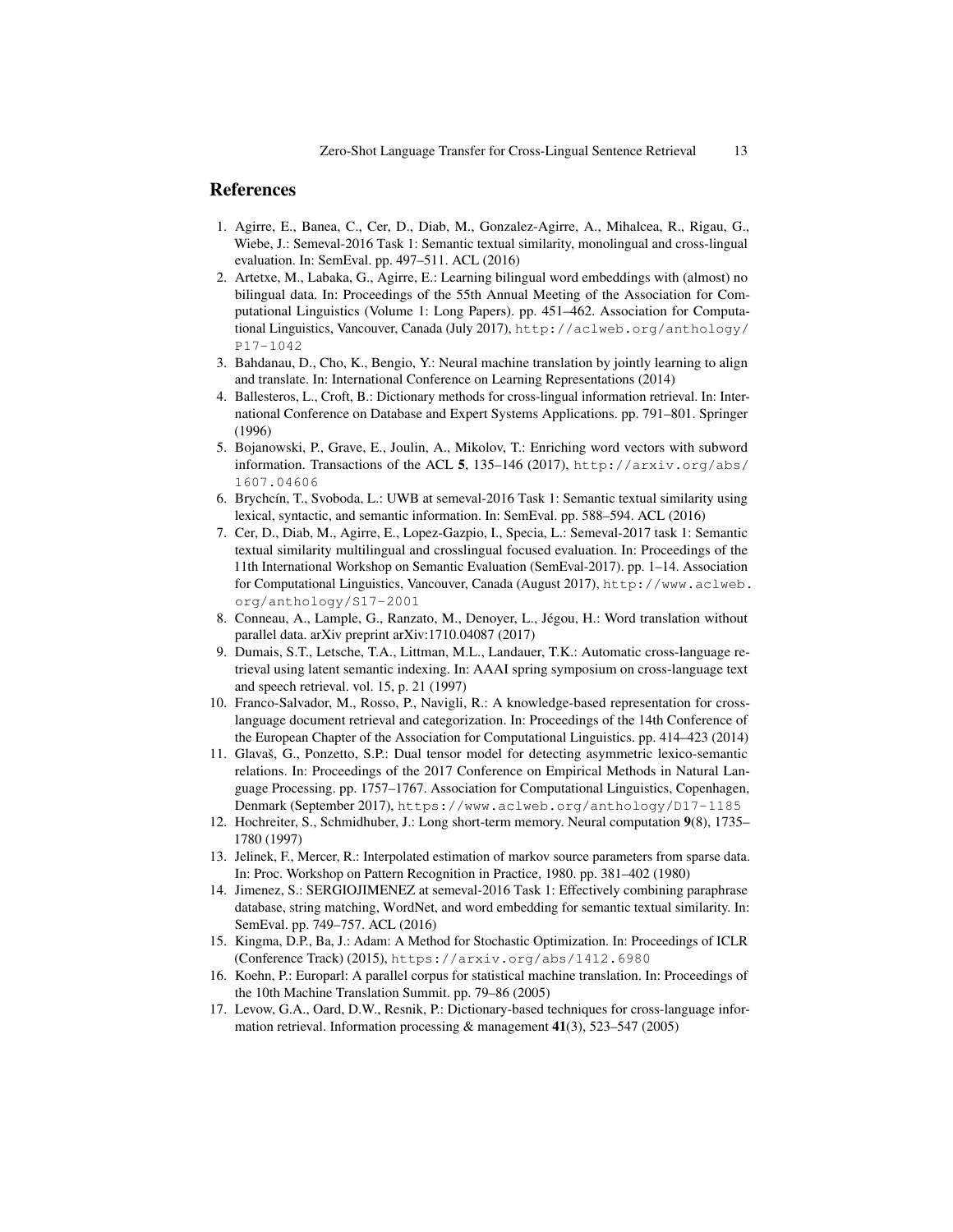- 14 G. Glavaš and I. Vulić
- 18. Lin, Z., Feng, M., Santos, C.N.d., Yu, M., Xiang, B., Zhou, B., Bengio, Y.: A structured selfattentive sentence embedding. In: Proceedings of the International Conference on Learning Representations (2017)
- 19. Litschko, R., Glavaš, G., Ponzetto, S.P., Vulić, I.: Unsupervised cross-lingual information retrieval using monolingual data only. arXiv preprint arXiv:1805.00879 (2018)
- 20. Liu, Y., Sun, C., Lin, L., Wang, X.: Learning natural language inference using bidirectional lstm model and inner-attention. arXiv preprint arXiv:1605.09090 (2016)
- 21. Losada, D.E.: Statistical query expansion for sentence retrieval and its effects on weak and strong queries. Information retrieval 13(5), 485–506 (2010)
- 22. Luong, T., Pham, H., Manning, C.D.: Effective approaches to attention-based neural machine translation. In: Proceedings of the 2015 Conference on Empirical Methods in Natural Language Processing. pp. 1412–1421. Association for Computational Linguistics, Lisbon, Portugal (September 2015), http://aclweb.org/anthology/D15-1166
- 23. Martino, G.D.S., Romeo, S., Barron-Cedeno, A., Joty, S., Marquez, L., Moschitti, A., Nakov, ´ P.: Cross-language question re-ranking. In: Proceedings of SIGIR. pp. 1145–1148 (2017)
- 24. Mikolov, T., Le, Q.V., Sutskever, I.: Exploiting similarities among languages for machine translation. arXiv preprint arXiv:1309.4168 (2013)
- 25. Mimno, D., Wallach, H.M., Naradowsky, J., Smith, D.A., McCallum, A.: Polylingual topic models. In: Proceedings of the 2009 Conference on Empirical Methods in Natural Language Processing: Volume 2-Volume 2. pp. 880–889. Association for Computational Linguistics (2009)
- 26. Moro, A., Raganato, A., Navigli, R.: Entity linking meets word sense disambiguation: a unified approach. Transactions of the Association for Computational Linguistics 2, 231–244 (2014)
- 27. Munteanu, D.S., Marcu, D.: Improving machine translation performance by exploiting nonparallel corpora. Computational Linguistics 31(4), 477–504 (2005)
- 28. Murdock, V., Croft, W.B.: A translation model for sentence retrieval. In: Proceedings of the conference on Human Language Technology and Empirical Methods in Natural Language Processing. pp. 684–691. Association for Computational Linguistics (2005)
- 29. Navigli, R., Ponzetto, S.P.: Babelnet: The automatic construction, evaluation and application of a wide-coverage multilingual semantic network. Artificial Intelligence 193, 217–250 (2012)
- 30. Nie, J.Y., Simard, M., Isabelle, P., Durand, R.: Cross-language information retrieval based on parallel texts and automatic mining of parallel texts from the web. In: Proceedings of the 22nd annual international ACM SIGIR conference on Research and development in information retrieval. pp. 74–81. ACM (1999)
- 31. Oard, D.W.: A comparative study of query and document translation for cross-language information retrieval. In: Conference of the Association for Machine Translation in the Americas. pp. 472–483. Springer (1998)
- 32. Otterbacher, J., Erkan, G., Radev, D.R.: Using random walks for question-focused sentence retrieval. In: Proceedings of the conference on Human Language Technology and Empirical Methods in Natural Language Processing. pp. 915–922. Association for Computational Linguistics (2005)
- 33. Pappu, A., Blanco, R., Mehdad, Y., Stent, A., Thadani, K.: Lightweight multilingual entity extraction and linking. In: Proceedings of the Tenth ACM International Conference on Web Search and Data Mining. pp. 365–374. ACM (2017)
- 34. Pirkola, A.: The effects of query structure and dictionary setups in dictionary-based crosslanguage information retrieval. In: Proceedings of the 21st annual international ACM SIGIR conference on Research and development in information retrieval. pp. 55–63. ACM (1998)
- 35. Platt, J.C., Toutanova, K., Yih, W.t.: Translingual document representations from discriminative projections. In: Proceedings of the 2010 Conference on Empirical Methods in Natural Language Processing. pp. 251–261. Association for Computational Linguistics (2010)